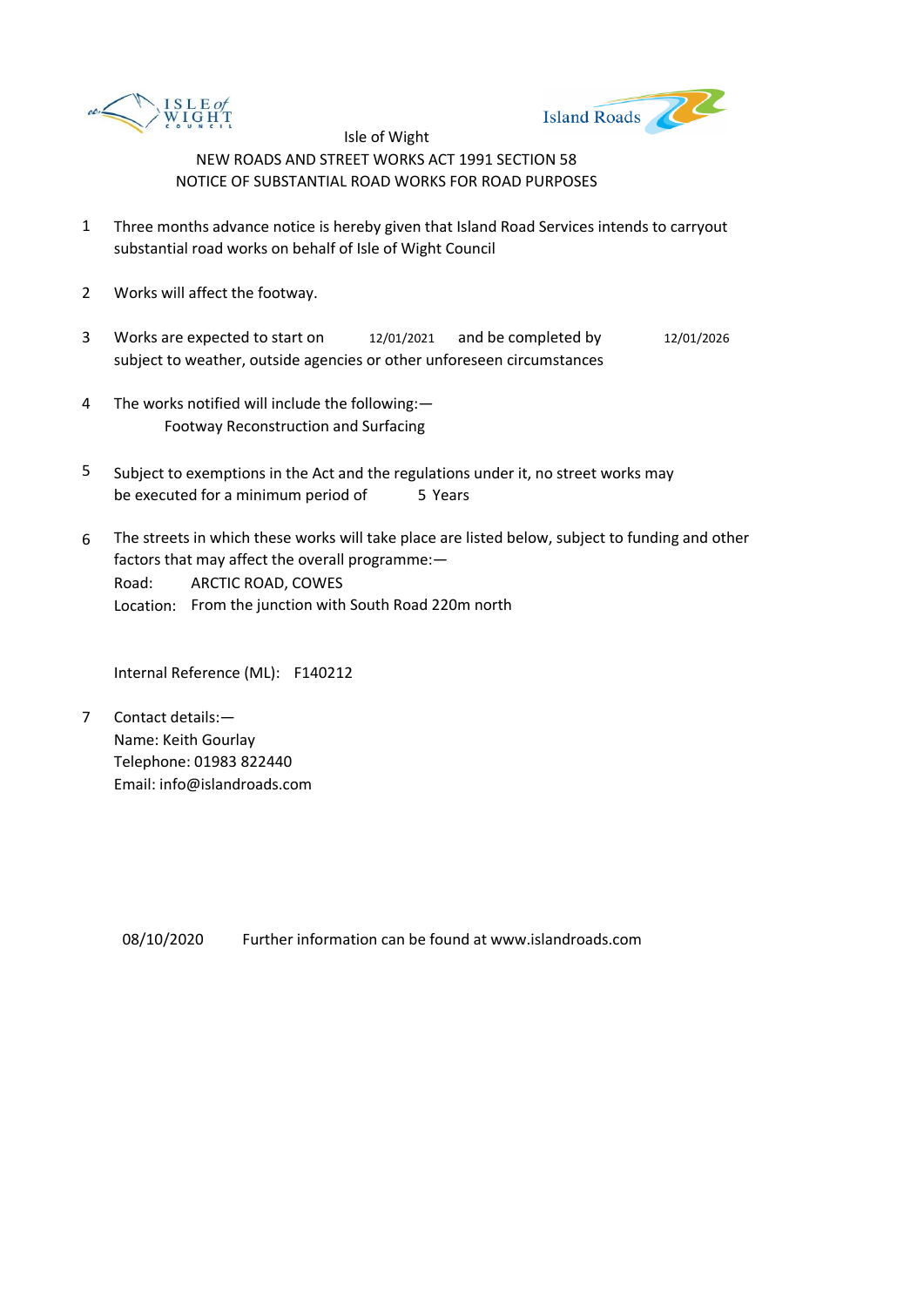



- 1 Three months advance notice is hereby given that Island Road Services intends to carryout substantial road works on behalf of Isle of Wight Council
- 2 Works will affect the footway.
- 3 Works are expected to start on  $12/01/2021$  and be completed by  $12/01/2026$ subject to weather, outside agencies or other unforeseen circumstances
- 4 The works notified will include the following:— Footway Reconstruction and Surfacing
- 5 be executed for a minimum period of 5 Years Subject to exemptions in the Act and the regulations under it, no street works may
- 6 Road: Location: From the junction with South Road 190m south The streets in which these works will take place are listed below, subject to funding and other factors that may affect the overall programme:— ARCTIC ROAD, COWES

Internal Reference (ML): F140213

7 Contact details:— Name: Keith Gourlay Telephone: 01983 822440 Email: info@islandroads.com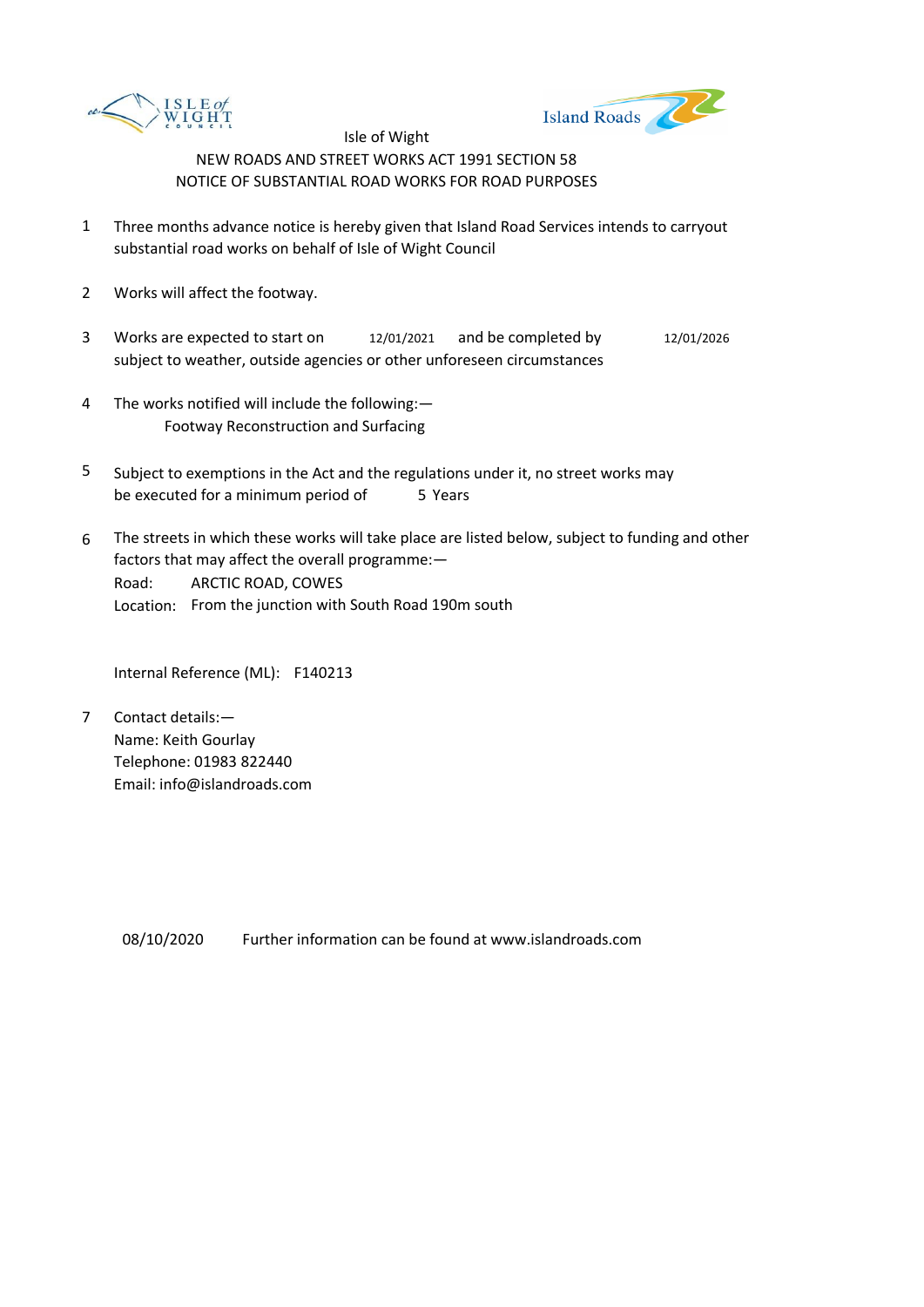



- 1 Three months advance notice is hereby given that Island Road Services intends to carryout substantial road works on behalf of Isle of Wight Council
- 2 Works will affect the footway.
- 3 Works are expected to start on  $12/01/2021$  and be completed by  $12/01/2026$ subject to weather, outside agencies or other unforeseen circumstances
- 4 The works notified will include the following:— Footway Reconstruction and Surfacing
- 5 be executed for a minimum period of 5 Years Subject to exemptions in the Act and the regulations under it, no street works may
- 6 Road: Location: From the junction with Smithards Lane 360m south The streets in which these works will take place are listed below, subject to funding and other factors that may affect the overall programme:— ARCTIC ROAD, COWES

Internal Reference (ML): F140214

7 Contact details:— Name: Keith Gourlay Telephone: 01983 822440 Email: info@islandroads.com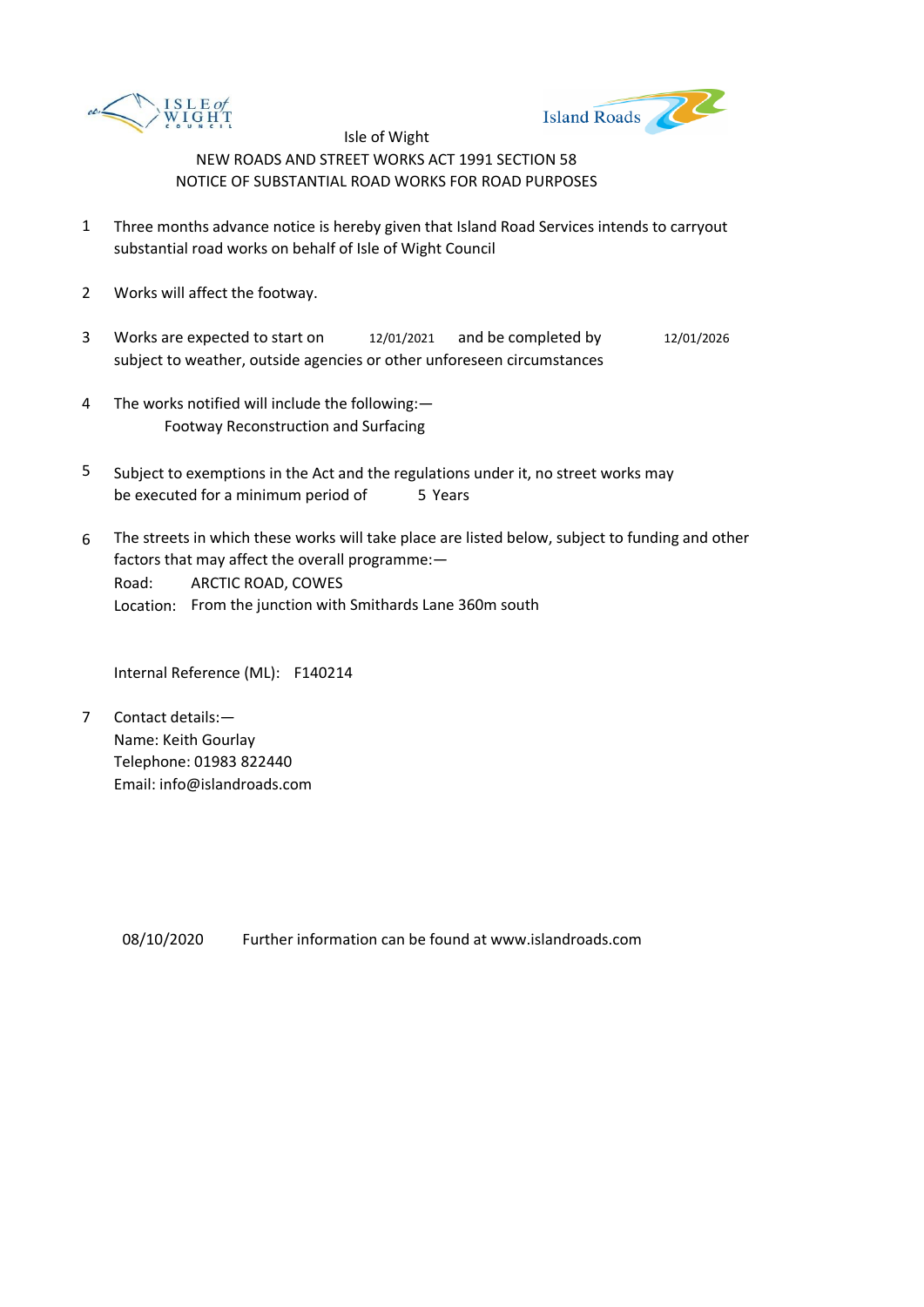



- 1 Three months advance notice is hereby given that Island Road Services intends to carryout substantial road works on behalf of Isle of Wight Council
- 2 Works will affect the footway.
- 3 Works are expected to start on  $12/01/2021$  and be completed by  $12/01/2026$ subject to weather, outside agencies or other unforeseen circumstances
- 4 The works notified will include the following:— Footway Reconstruction and Surfacing
- 5 be executed for a minimum period of 5 Years Subject to exemptions in the Act and the regulations under it, no street works may
- 6 Road: Location: From Hamstead Road 300m East The streets in which these works will take place are listed below, subject to funding and other factors that may affect the overall programme:— MAIN ROAD, SHALFLEET

Internal Reference (ML): F610031B

7 Contact details:— Name: Keith Gourlay Telephone: 01983 822440 Email: info@islandroads.com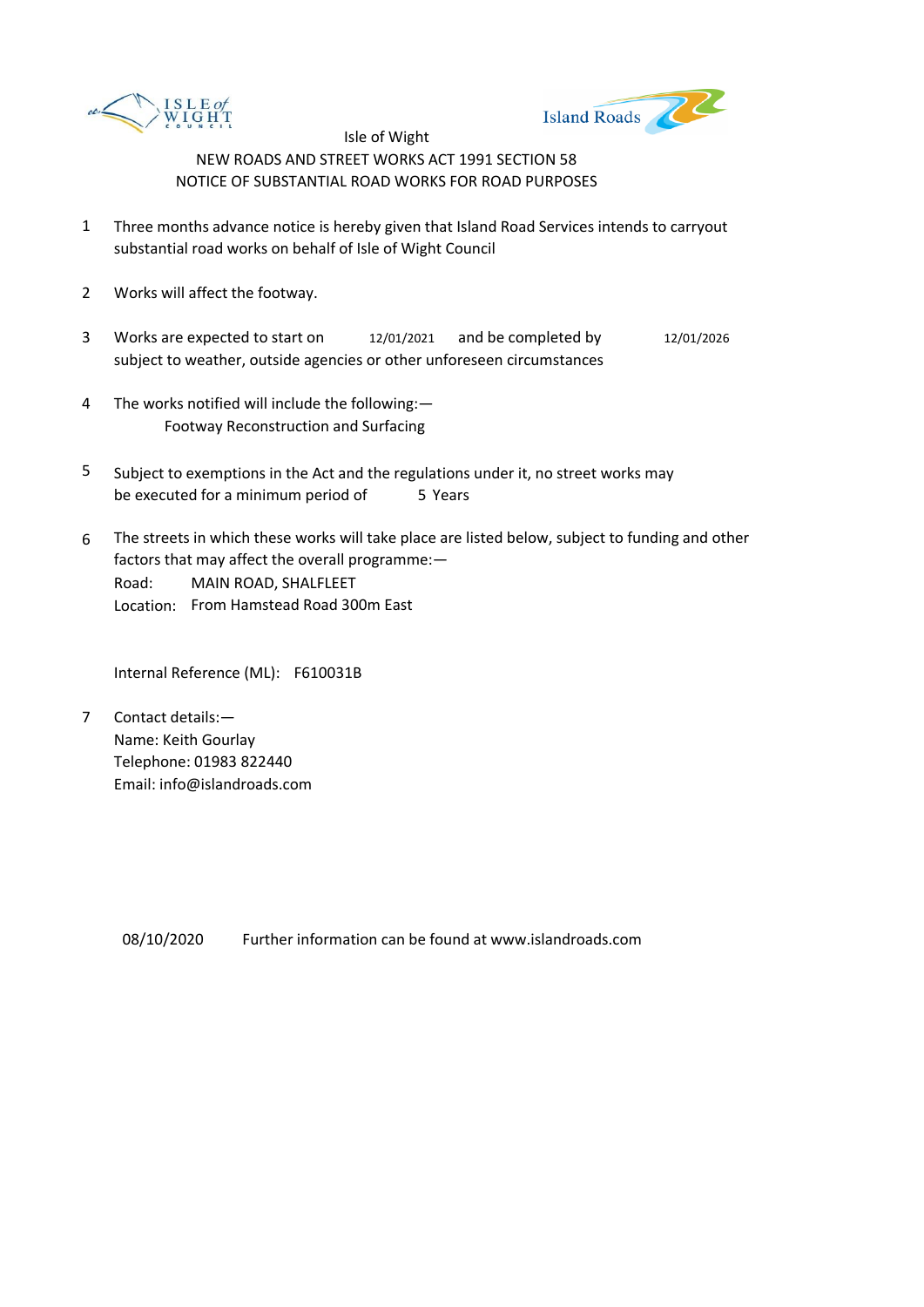



- 1 Three months advance notice is hereby given that Island Road Services intends to carryout substantial road works on behalf of Isle of Wight Council
- 2 Works will affect the footway.
- 3 Works are expected to start on  $12/01/2021$  and be completed by  $12/01/2026$ subject to weather, outside agencies or other unforeseen circumstances
- 4 The works notified will include the following:— Footway Reconstruction and Surfacing
- 5 be executed for a minimum period of 5 Years Subject to exemptions in the Act and the regulations under it, no street works may
- 6 Road: Location: From Station Road 348m west The streets in which these works will take place are listed below, subject to funding and other factors that may affect the overall programme:— MAIN ROAD, SHALFLEET

Internal Reference (ML): F610032

7 Contact details:— Name: Keith Gourlay Telephone: 01983 822440 Email: info@islandroads.com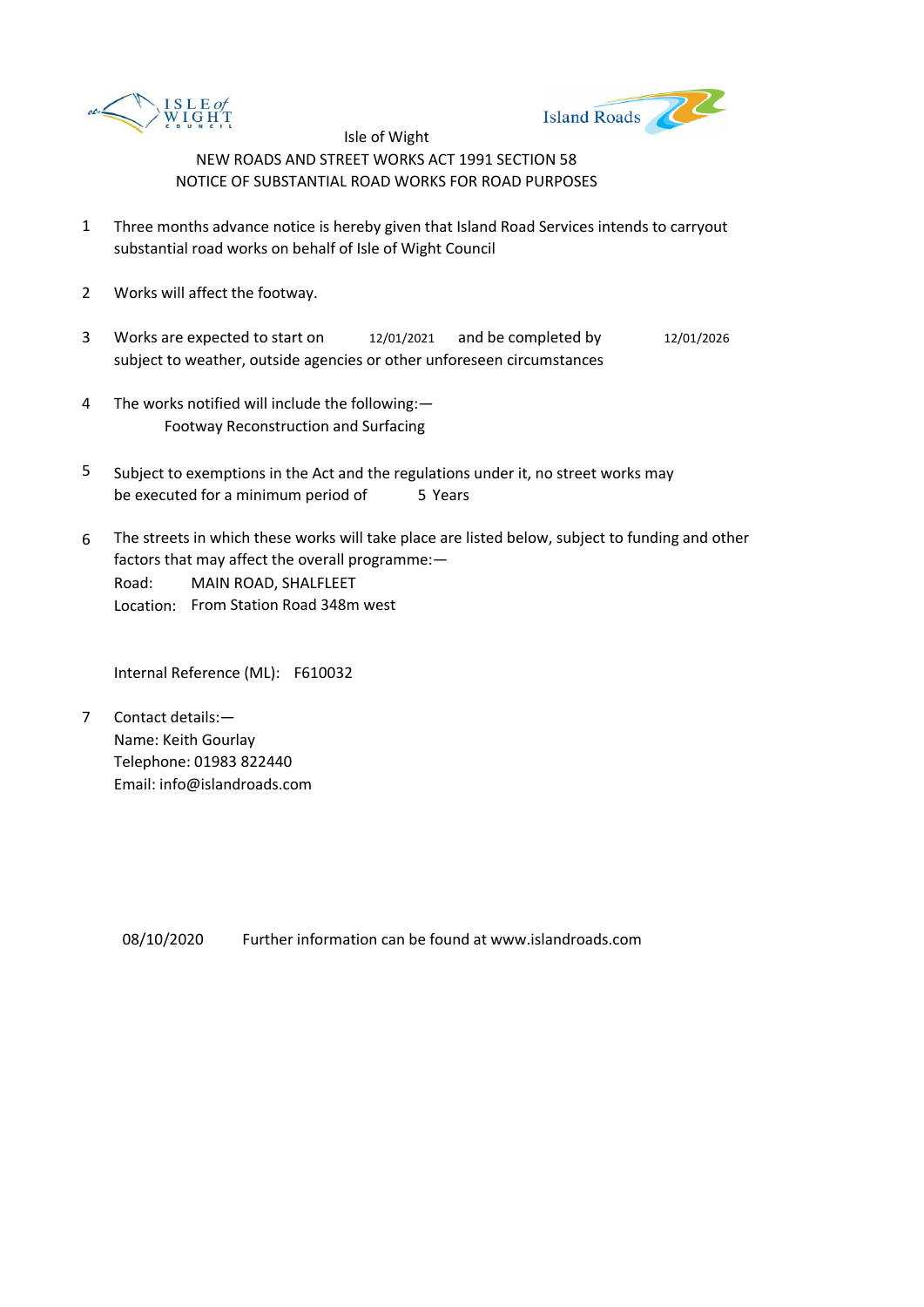



- 1 Three months advance notice is hereby given that Island Road Services intends to carryout substantial road works on behalf of Isle of Wight Council
- 2 Works will affect the footway.
- 3 Works are expected to start on  $12/01/2021$  and be completed by  $12/01/2026$ subject to weather, outside agencies or other unforeseen circumstances
- 4 The works notified will include the following:— Footway Reconstruction and Surfacing
- 5 be executed for a minimum period of 5 Years Subject to exemptions in the Act and the regulations under it, no street works may
- 6 Road: Location: From the junction of Colwell Road 230m West to the junction of Coles Close The streets in which these works will take place are listed below, subject to funding and other factors that may affect the overall programme:— COLWELL CHINE ROAD, TOTLAND

Internal Reference (ML): F640351A

7 Contact details:— Name: Keith Gourlay Telephone: 01983 822440 Email: info@islandroads.com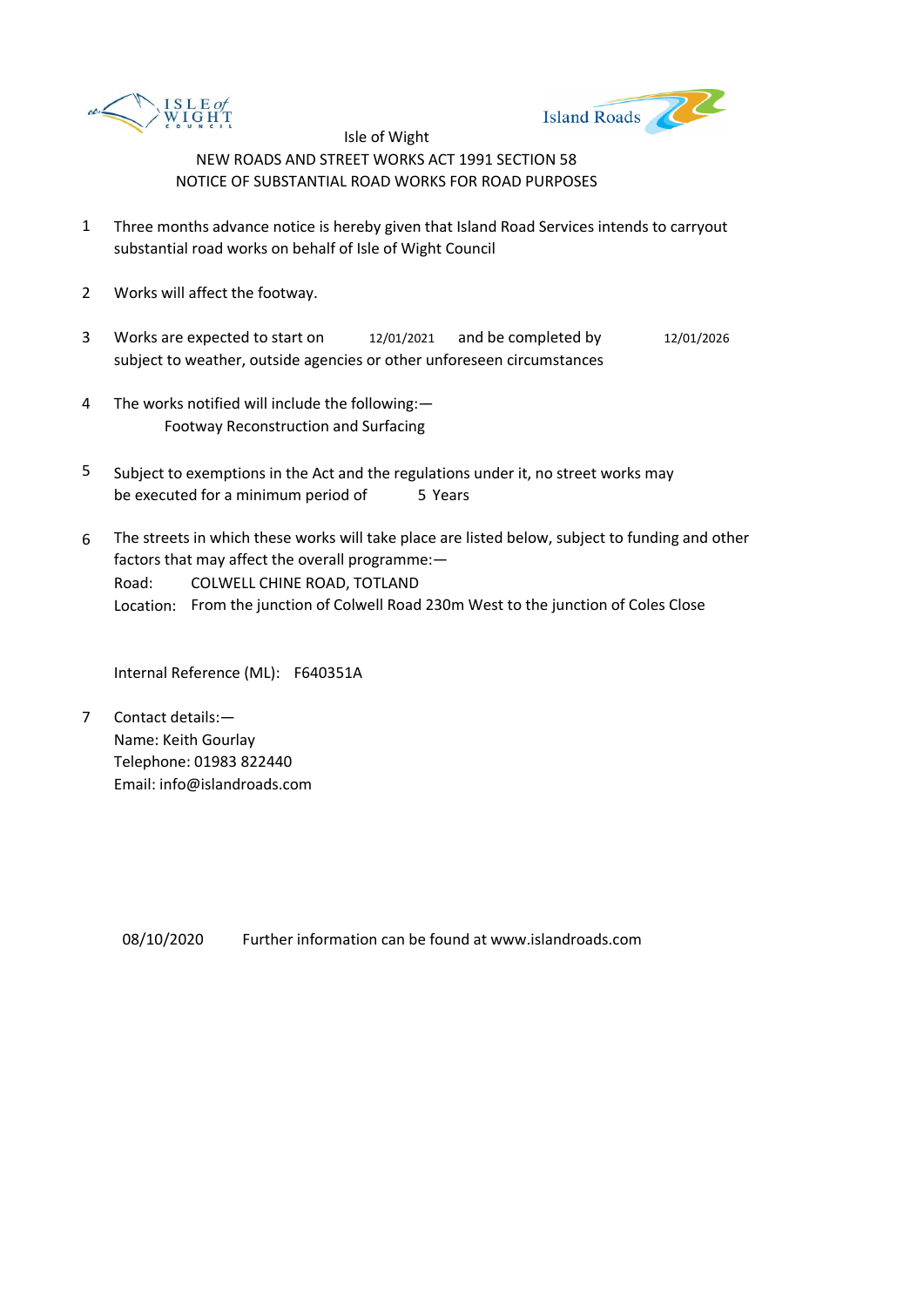



- 1 Three months advance notice is hereby given that Island Road Services intends to carryout substantial road works on behalf of Isle of Wight Council
- 2 Works will affect the footway.
- 3 Works are expected to start on  $12/01/2021$  and be completed by  $12/01/2026$ subject to weather, outside agencies or other unforeseen circumstances
- 4 The works notified will include the following:— Footway Reconstruction and Surfacing
- 5 be executed for a minimum period of 5 Years Subject to exemptions in the Act and the regulations under it, no street works may
- 6 Road: Location: From the junction with Coles Close 214m west The streets in which these works will take place are listed below, subject to funding and other factors that may affect the overall programme:— COLWELL CHINE ROAD, COLWELL

Internal Reference (ML): F640352

7 Contact details:— Name: Keith Gourlay Telephone: 01983 822440 Email: info@islandroads.com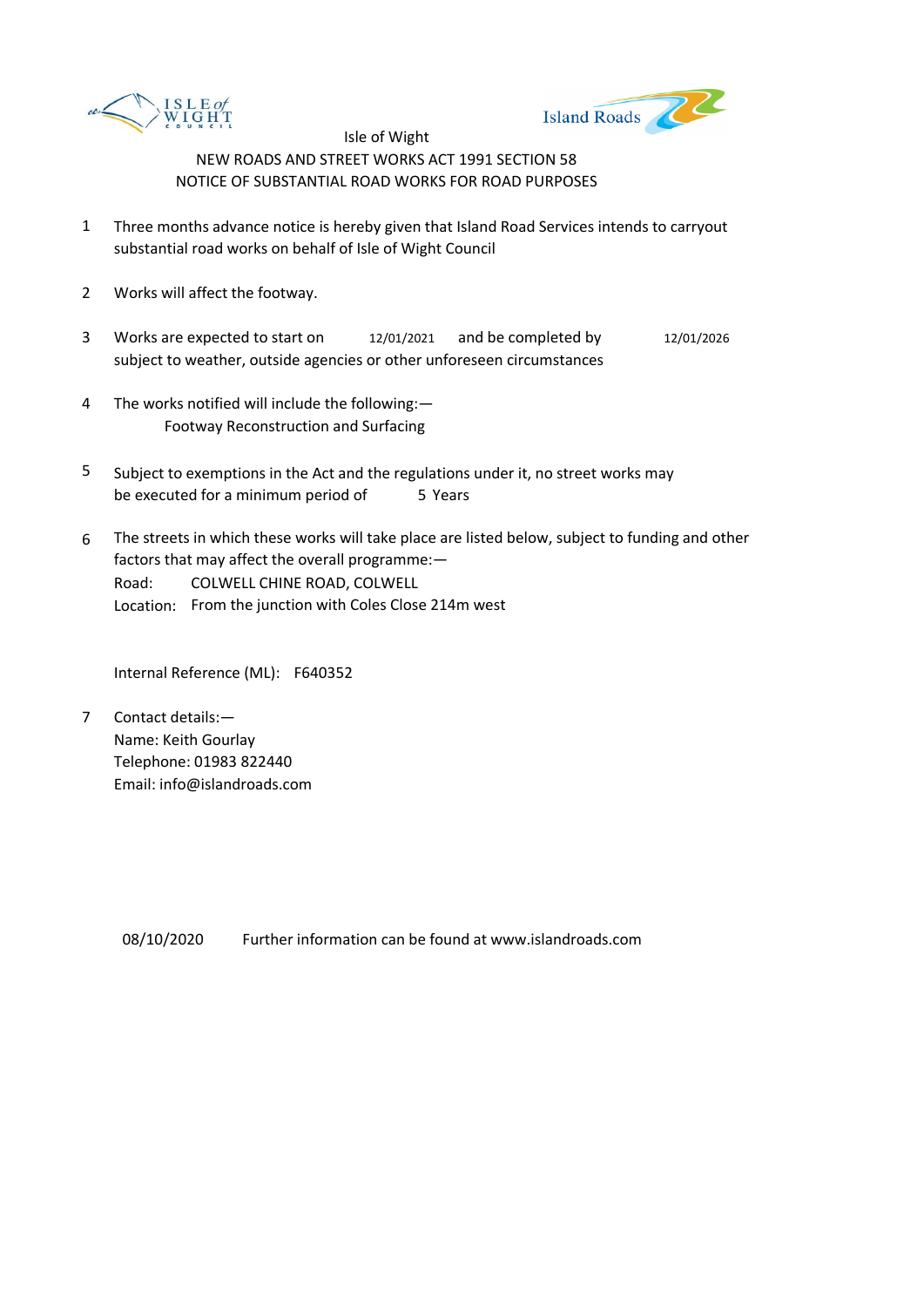



- 1 Three months advance notice is hereby given that Island Road Services intends to carryout substantial road works on behalf of Isle of Wight Council
- 2 Works will affect the footway.
- 3 Works are expected to start on  $12/01/2021$  and be completed by  $12/01/2026$ subject to weather, outside agencies or other unforeseen circumstances
- 4 The works notified will include the following:— Footway Reconstruction and Surfacing
- 5 be executed for a minimum period of 5 Years Subject to exemptions in the Act and the regulations under it, no street works may
- 6 Road: Location: From the junction with Main Road 240m north to the junction with Brookegde The streets in which these works will take place are listed below, subject to funding and other factors that may affect the overall programme:— MOOR LANE, BRIGHSTONE

Internal Reference (ML): F640407

7 Contact details:— Name: Keith Gourlay Telephone: 01983 822440 Email: info@islandroads.com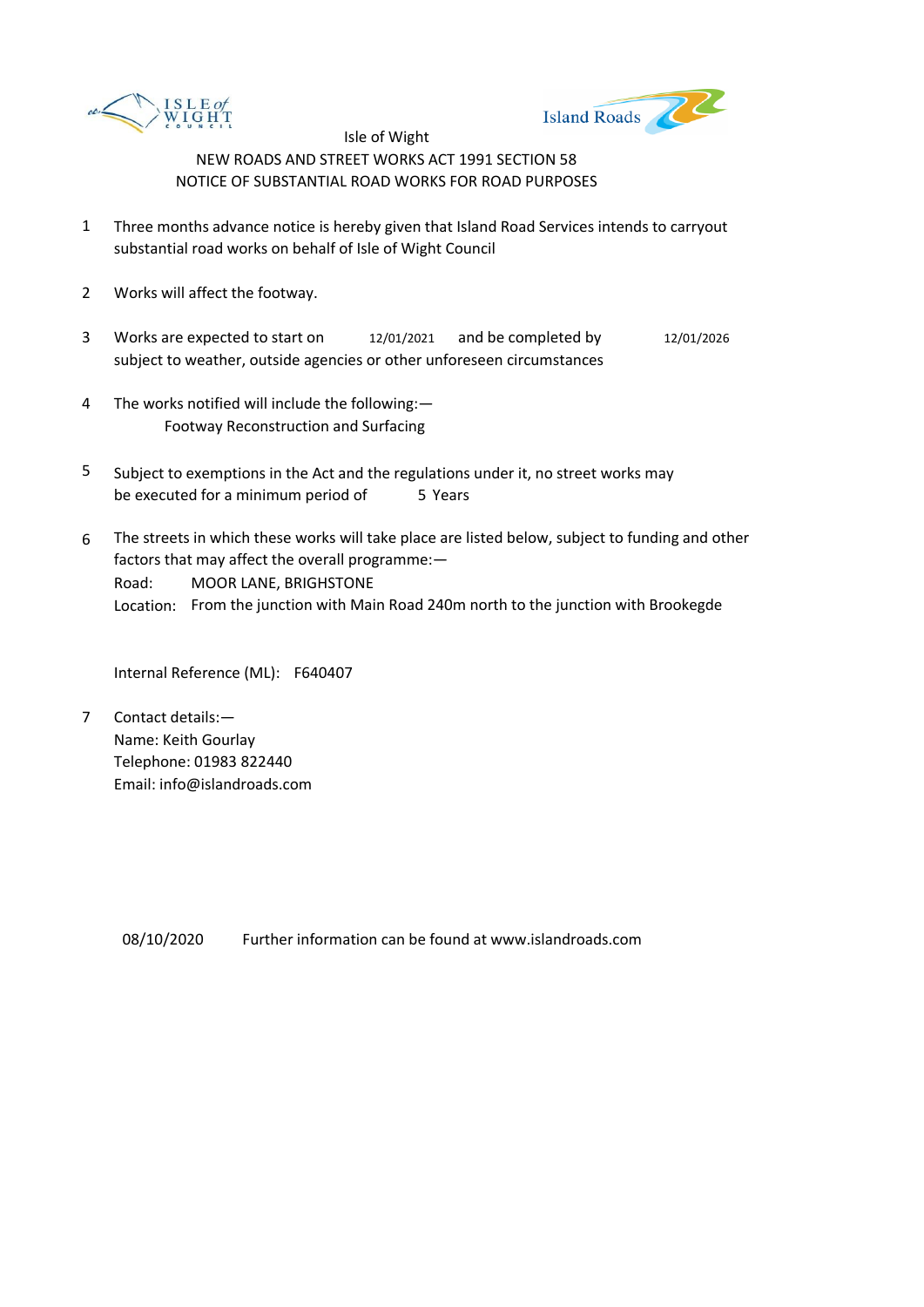



- 1 Three months advance notice is hereby given that Island Road Services intends to carryout substantial road works on behalf of Isle of Wight Council
- 2 Works will affect the footway.
- 3 Works are expected to start on  $12/01/2021$  and be completed by  $12/01/2026$ subject to weather, outside agencies or other unforeseen circumstances
- 4 The works notified will include the following:— Footway Reconstruction and Surfacing
- 5 be executed for a minimum period of 5 Years Subject to exemptions in the Act and the regulations under it, no street works may
- 6 Road: Location: From the junction with Brookedge 220m north The streets in which these works will take place are listed below, subject to funding and other factors that may affect the overall programme:— MOOR LANE, BRIGHSTONE

Internal Reference (ML): F640408

7 Contact details:— Name: Keith Gourlay Telephone: 01983 822440 Email: info@islandroads.com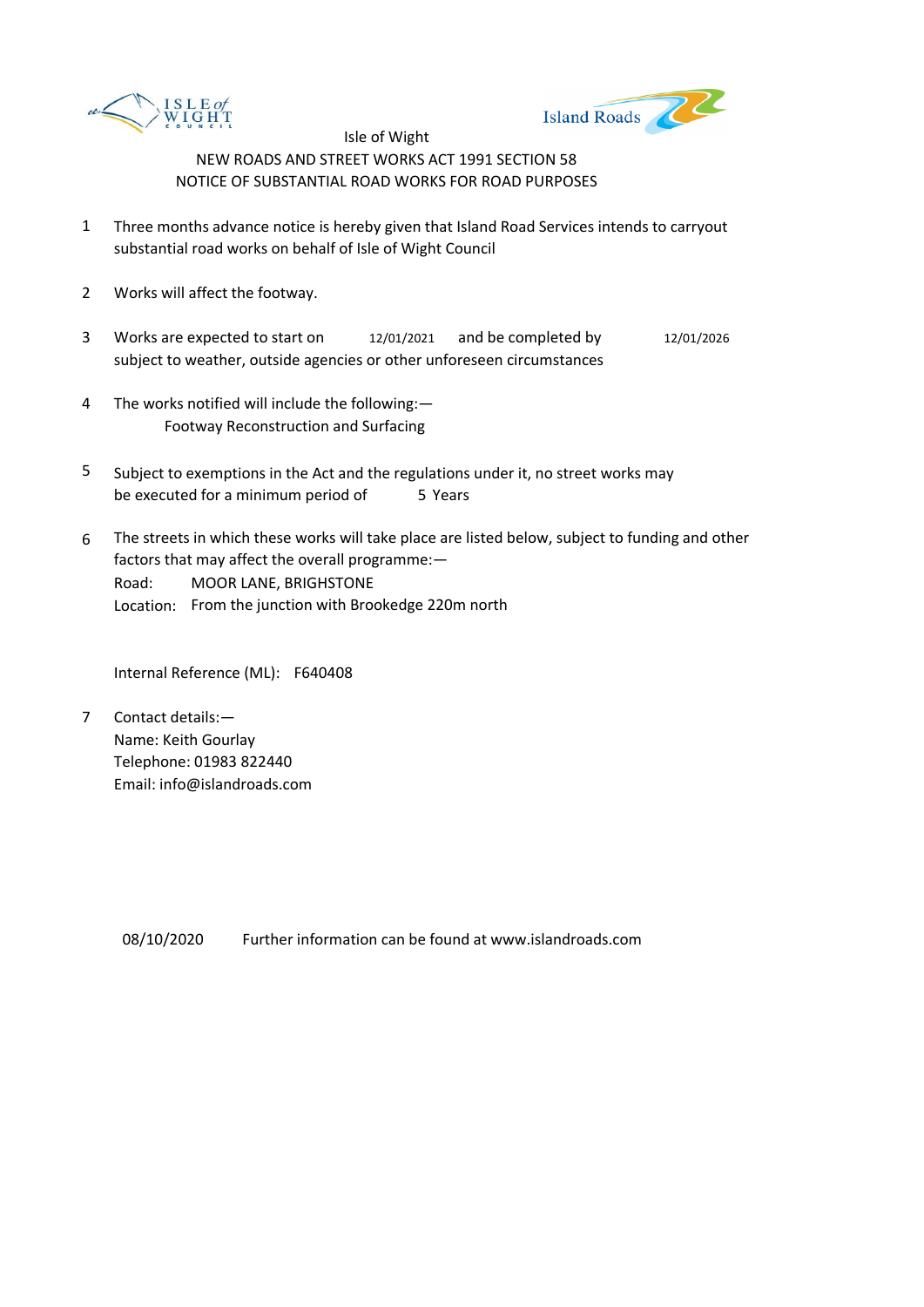



- 1 Three months advance notice is hereby given that Island Road Services intends to carryout substantial road works on behalf of Isle of Wight Council
- 2 Works will affect the footway.
- 3 Works are expected to start on  $12/01/2021$  and be completed by  $12/01/2026$ subject to weather, outside agencies or other unforeseen circumstances
- 4 The works notified will include the following:— Footway Reconstruction and Surfacing
- 5 be executed for a minimum period of 5 Years Subject to exemptions in the Act and the regulations under it, no street works may
- 6 Road: Location: From the junction with Colwell Lane 188m north The streets in which these works will take place are listed below, subject to funding and other factors that may affect the overall programme:— SOLENT GARDENS, FRESHWATER

Internal Reference (ML): F640580

7 Contact details:— Name: Keith Gourlay Telephone: 01983 822440 Email: info@islandroads.com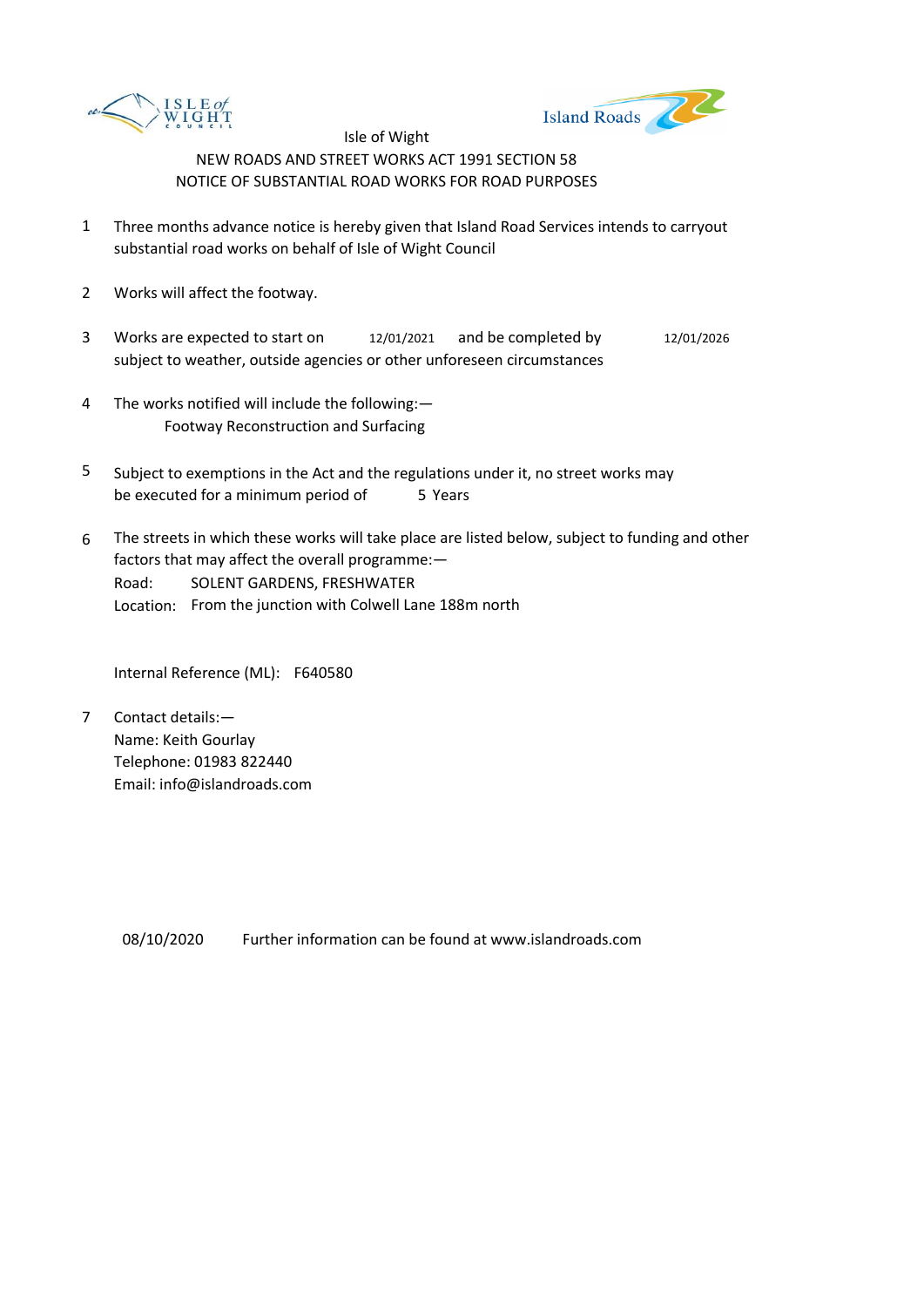



- 1 Three months advance notice is hereby given that Island Road Services intends to carryout substantial road works on behalf of Isle of Wight Council
- 2 Works will affect the footway.
- 3 Works are expected to start on  $12/01/2021$  and be completed by  $12/01/2026$ subject to weather, outside agencies or other unforeseen circumstances
- 4 The works notified will include the following:— Footway Reconstruction and Surfacing
- 5 be executed for a minimum period of 5 Years Subject to exemptions in the Act and the regulations under it, no street works may
- 6 Road: Location: Righthand spur at the end of Solent Gardens 95m The streets in which these works will take place are listed below, subject to funding and other factors that may affect the overall programme:— SOLENT GARDENS, FRESHWATER

Internal Reference (ML): F640580A

7 Contact details:— Name: Keith Gourlay Telephone: 01983 822440 Email: info@islandroads.com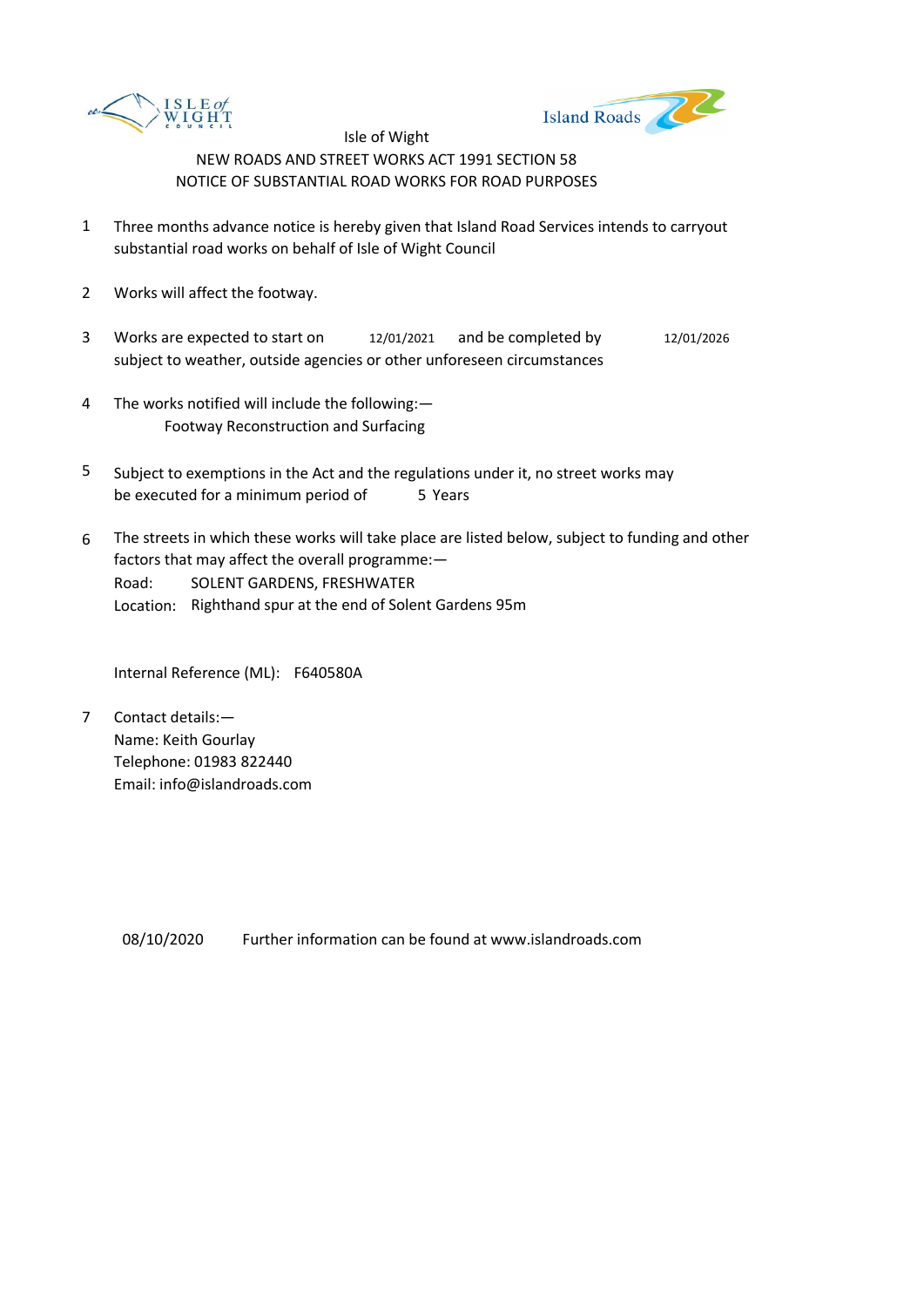



- 1 Three months advance notice is hereby given that Island Road Services intends to carryout substantial road works on behalf of Isle of Wight Council
- 2 Works will affect the footway.
- 3 Works are expected to start on  $12/01/2021$  and be completed by  $12/01/2026$ subject to weather, outside agencies or other unforeseen circumstances
- 4 The works notified will include the following:— Footway Reconstruction and Surfacing
- 5 be executed for a minimum period of 5 Years Subject to exemptions in the Act and the regulations under it, no street works may
- 6 Road: Location: From the junction with Granville Road 138m north baring to the right The streets in which these works will take place are listed below, subject to funding and other factors that may affect the overall programme:— LANES END, TOTLAND

Internal Reference (ML): F660381

7 Contact details:— Name: Keith Gourlay Telephone: 01983 822440 Email: info@islandroads.com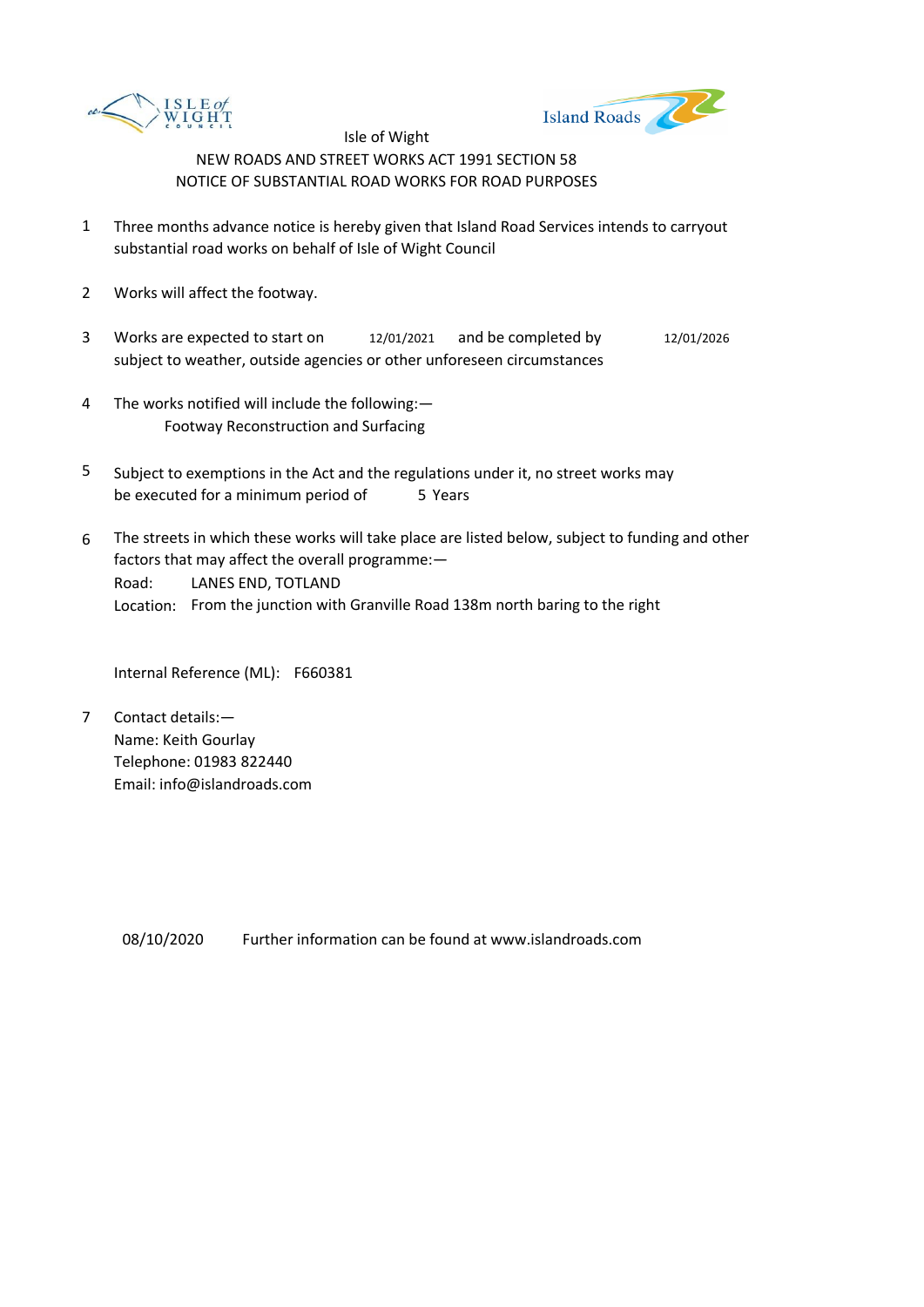



- 1 Three months advance notice is hereby given that Island Road Services intends to carryout substantial road works on behalf of Isle of Wight Council
- 2 Works will affect the footway.
- 3 Works are expected to start on  $12/01/2021$  and be completed by  $12/01/2026$ subject to weather, outside agencies or other unforeseen circumstances
- 4 The works notified will include the following:— Footway Reconstruction and Surfacing
- 5 be executed for a minimum period of 5 Years Subject to exemptions in the Act and the regulations under it, no street works may
- 6 Road: Location: Lefthand spur off Lanes End 33m east The streets in which these works will take place are listed below, subject to funding and other factors that may affect the overall programme:— LANES END, TOTLAND

Internal Reference (ML): F660381A

7 Contact details:— Name: Keith Gourlay Telephone: 01983 822440 Email: info@islandroads.com